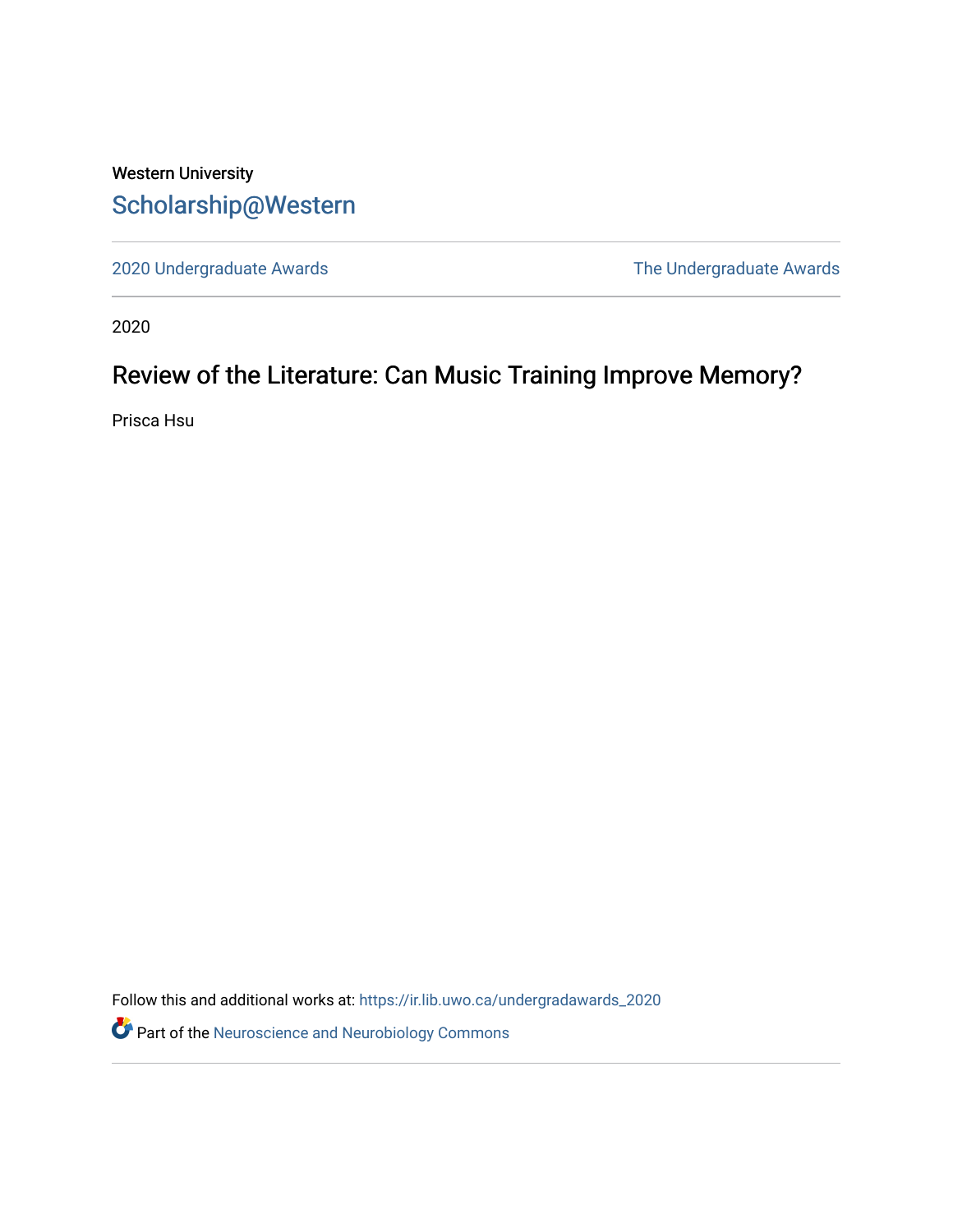Review of the Literature: Can Music Training Improve Memory?

Prisca Hsu

Western University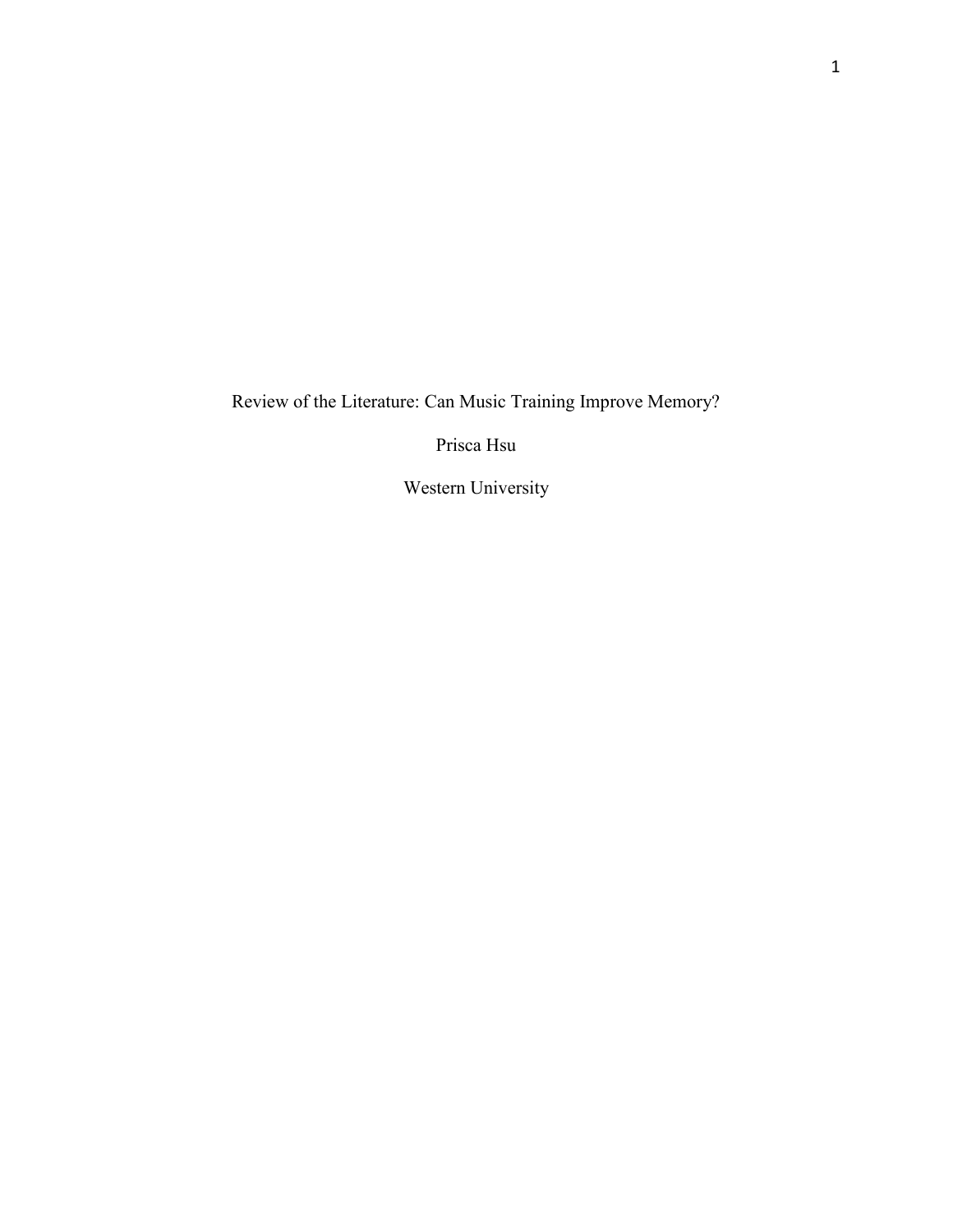#### **Abstract**

Music training typically starts at an early age when the brain is most receptive to plastic changes. Musicians practice countless hours in an extended amount of time to master their music-making abilities, making them an excellent model to study brain plasticity. Yet, the specific mechanisms that bring about changes following music training are unclear. Though the "Mozart effect" myth has been rejected by numerous researchers, the myth that music training will increase intelligence is still embraced by many teachers, parents and even policy-makers in the education system. In addition, an increasing number of studies now suggest that music training is likely associated with improvements in other areas that are not related to the training itself, such as visual memory. In this review, I evaluate the merits of three studies that drew competing conclusions on the effects of music training on memory to obtain a comprehensive view of the underlying challenges in this field of research. I argue that the extent to which music training extends to other realms outside of the musically relevant skills remains subject to question. Therefore, policy-makers, educators and parents must be prudent when introducing children to music training in hopes of improving their far-transfer skills such as linguistic abilities, social skills and general intelligence.

#### **Music Training**

Skill learning during sensitive periods is difficult to measure due to the lack of extensive practice and low sample sizes to make a conclusive claim about brain plasticity. Musicians, however, are an excellent model for studying brain plasticity and their long-term effects. Music education and training typically start at an early age when the brain is most receptive to plastic changes and musicians practice countless hours in an extended amount of time to master their music-making abilities (Wan & Schlaug, 2010). In 1993, researchers found that participants who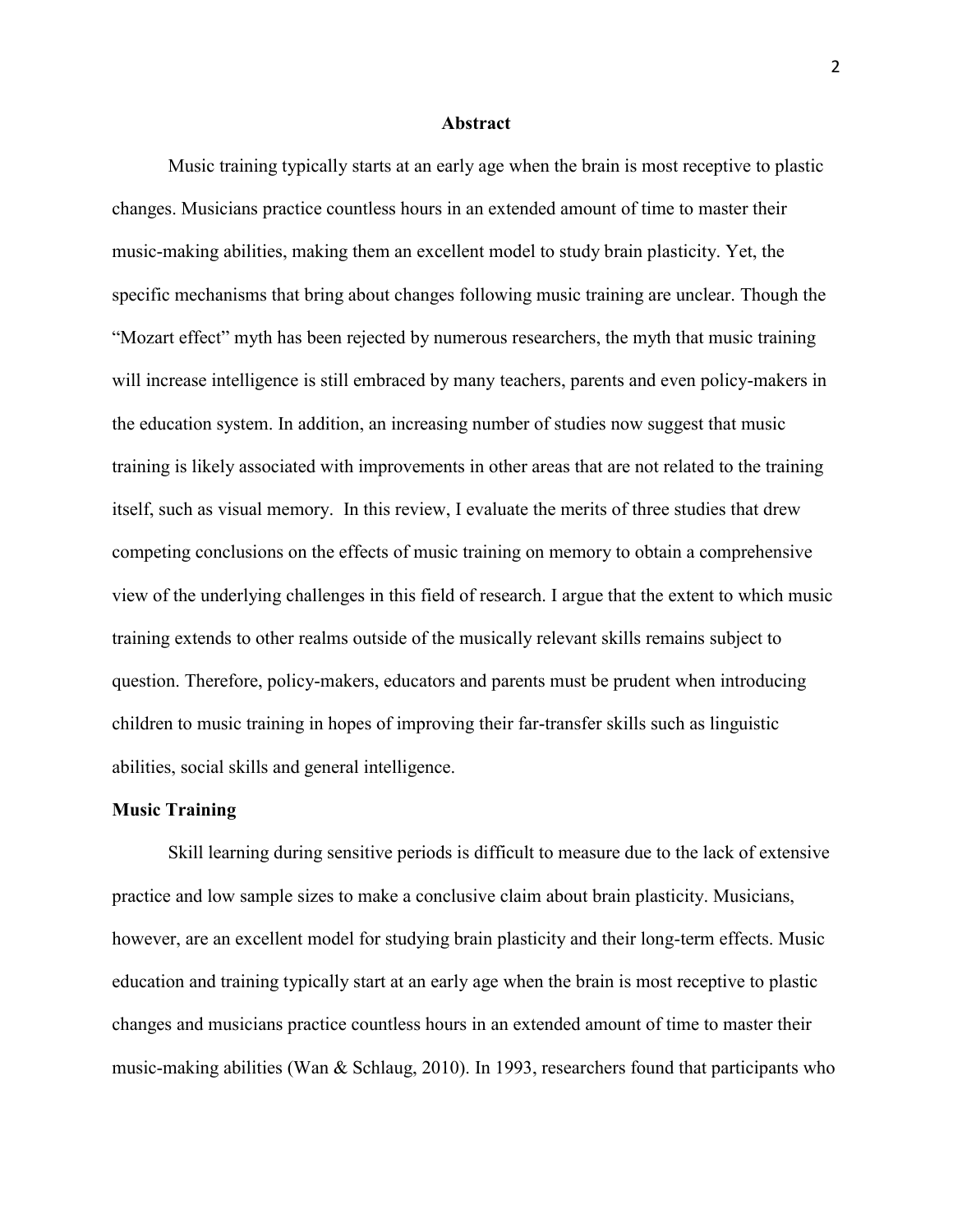listened to music composed by Mozart performed better on a spatial reasoning task than those who listened to the relaxation tape (McLachlan, 1993). The media misinterpreted this finding and concluded that classical music makes people smarter, famously known as the "Mozart effect." As a result, people radically bought Mozart CDs and enrolled their children in classical music lessons. Numerous researchers later provided evidence that Mozart's music cannot make children smarter and soon debunked the "Mozart effect" myth (Thompson, Schellenberg, & Husain, 2001).

Researchers instead reported that the changes in mood and arousal from the music may have a significant effect on task performance (Thompson et al., 2001). Since the last few decades, the effects of music on cognition has been increasingly studied. Music education and music training has been found to have positive effects on brain development as well as lasting benefits that extend beyond the skills that are directly relevant to musical training (Schellenberg & Weiss, 2013). Much has been written on the purported long-term effects that could potentially improve one's linguistic, spatial and mathematical skills when children receive music training at an early age in life. There are also bold claims that early music training could improve general IQ and academic achievement (Miendlarzewska & Trost, 2014). Music training seems to have a sensitive period for which multiple brain areas such as the auditory, motor and sensorimotor cortices are susceptible to changes that extend to adulthood (Merrett, Peretz, & Wilson, 2013). Yet, music therapy has been shown to elicit brain plasticity effects long past the sensitive period in adulthood. This emerging field is especially important for the development of interventions and treatments in restoring lost brain functions (Thaut et al., 2015). Other studies have shown that older patients suffering from Parkinson's Disease, Alzheimer's disease, dementia, autism and ADHD are the target population for music therapy (Aldridge, 1993).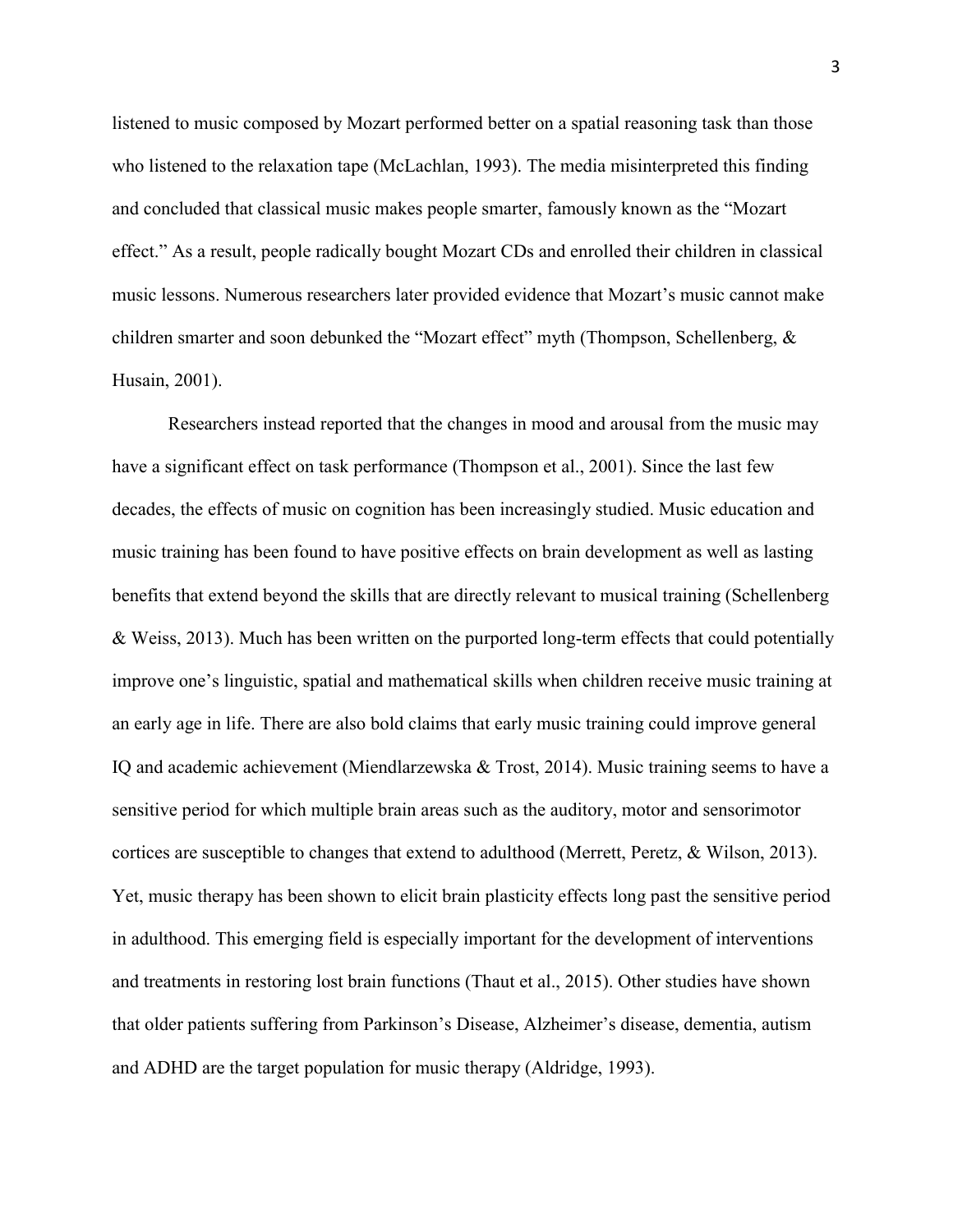# **Near and Far Transfer Effects of Learning**

The transfer of learning from one domain to another depends on the similarities between the processes involved. Transfer effects can be near or far and are stronger and more likely to occur if it is near (Hallam, 2015). For example, near transfer effects of music training include improved listening and fine motor skills as opposed to far transfer effects such as social skills and general IQ. Near transfer effects of music training are not surprising, as the skills are directly engaged through music education. However, the possibility that effects of music training could extend to improved language skills could be explained by the overlap of neural resources for music and language (Slevc et al., 2009). Though many studies support the theory that the benefits of early music training could be long-term and transferable to non-music related tasks, an equal amount of literature has argued otherwise. For example, Costa-Giomi's research found that children receiving piano lessons improved more than their matched controls in visual-spatial skills. Additional analyses showed that although the experimental group obtained higher spatial abilities scores in the Developing Cognitive Abilities Test after one and two years of instruction than did the control group, the groups did not differ in general or specific cognitive abilities after three years of instruction (Costa-Giomi, 1999). Another study that investigated working memory in adult musicians compared to non-musicians found no significant difference in the WAIS-III Digit Span and WMS-III Spatial Span test (Hansen, Wallentin, & Vuust, 2013). Likewise, numerous studies have shown that there is no correlation between musical training and IQ (Miendlarzewska & Trost, 2014). This paper will discuss three articles that specifically investigate the extent of verbal memory and visual memory, near and far transferable skills, respectively. The analysis of the three studies will provide insight into the ongoing debate of the extent to which the effects music training transfers to unrelated skills.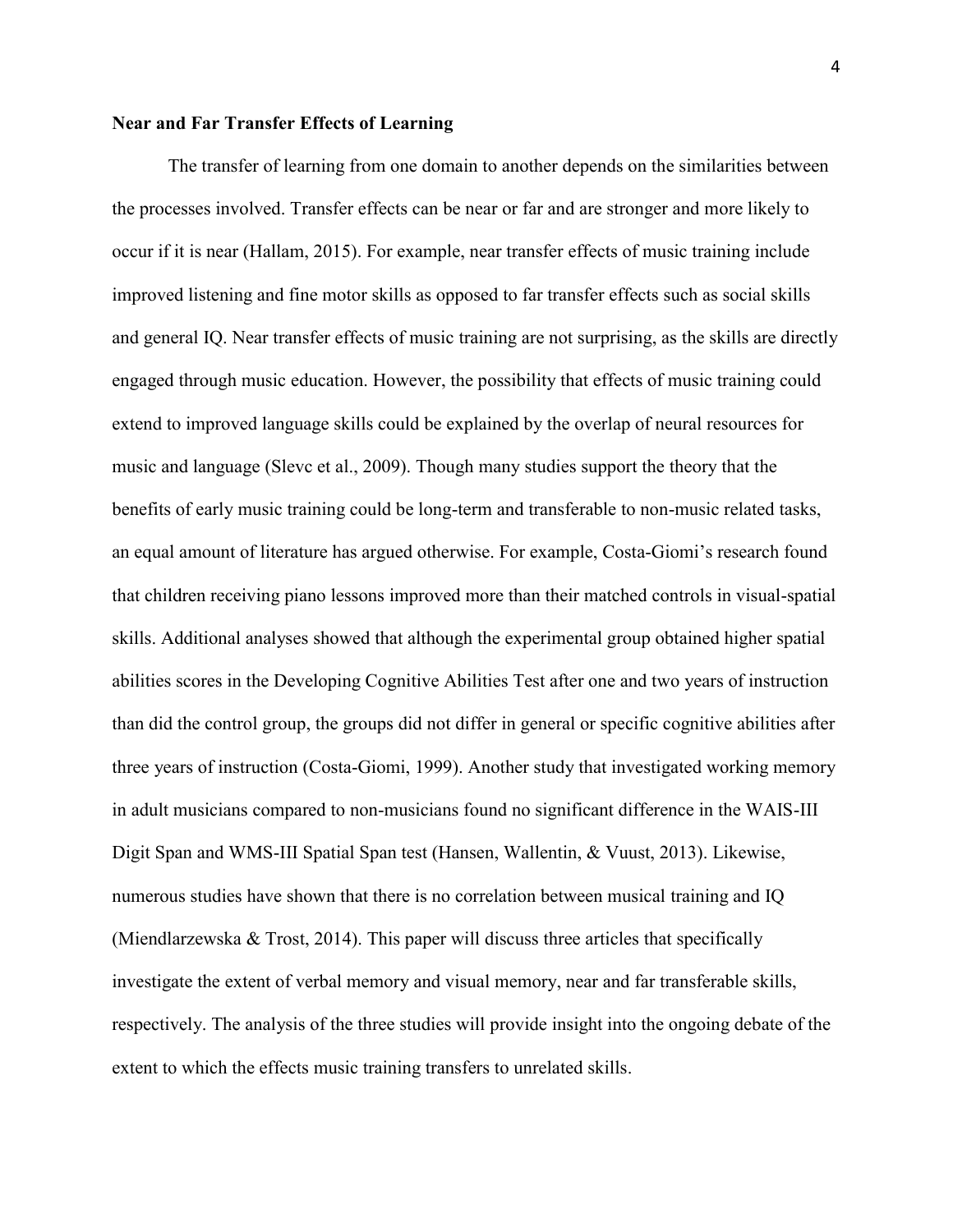# **Anatomical Effects of Music Training**

Researchers compare the brain structures of musicians and non-musicians in hopes of explaining the behavioural differences between the two groups. A largely cited empirical study denotes musicians' increased gray matter volume in specified areas involved with movement, hearing and sight (Gaser & Schlaug, 2003). The researchers applied an optimized method of voxel-based morphometry (VBM) to determine whether structural differences exist between three matched groups of participants: professional musicians, amateur musicians and nonmusicians that differ in practice intensity ranked from high intensity, low intensity and no instrument training, respectively. The results suggest a positive correlation between musician status (non-musician to professional musician) and gray matter volume in the primary motor and somatosensory areas, premotor areas, anterior superior parietal areas, as well as the inferior temporal gyrus. In addition, the left cerebellum, the left Heschel's gyrus and left inferior frontal gyrus volumes increased with increasing musicianship. Gaser and Schlaug noted that the high volumes in the motor, auditory and visual regions may play a crucial role in planning, preparation, execution and control of "bimanual sequential finger movements," a necessary skill that is mastered by professional musicians (Gaser & Schlaug, 2003). Though Gaser and Schlaug recorded significant gray matter differences between participants with differing musician status, no differences in white matter volume were observed.

This study was strictly empirical and did not examine behavioural differences correlated with structural differences in the brain other than musician status. The belief that musical training may impose structural changes in the brain remains inconclusive, as one could argue that the patterns of normal anatomical variability cultivate the development of the musician's technical mastery. Moreover, structural differences in the brain may be attributed to innate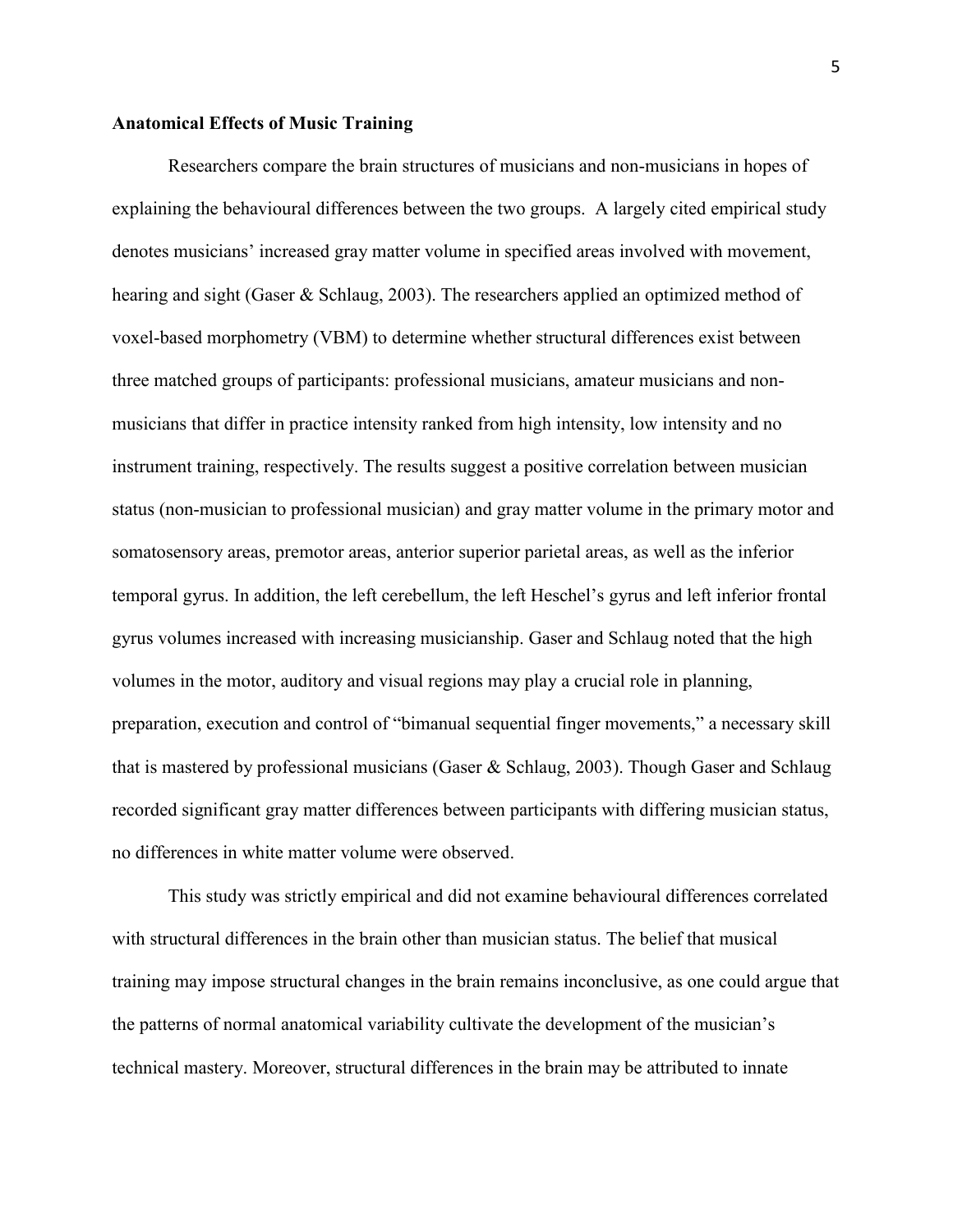predispositions, in which people with these predispositions are more likely to become musicians. This study made no conclusions about whether or not the effects of musical training are exclusively confined to the domain of musical abilities. Nonetheless, this study produced compelling evidence that musician status certainly correlates with increased gray matter volume in specified areas involved with movement, hearing and sight. This pivotal finding extended to many behavioural studies that investigated the transfer effects in musicians compared to nonmusicians.

#### **Music Training Improves Verbal Memory, but not Visual Memory**

Cohen et al. (2011) investigated whether musical training improves an individual's ability to remember not only music but also nonmusical sounds. The study compared auditory and visual memory in musicians and non-musicians. First, the study measured whether musicians have superior auditory memory abilities compared to non-musicians for both musical and nonmusical stimuli. Musicians and non-musicians were given 258 well-known pop songs, nursery rhymes and theme songs as control. To measure auditory memory, all participants were given unfamiliar music coming from a variety of musical styles, excluding jazz and classical music, as well as speech clips and environmental sounds. To measure visual memory, all participants were given visual stimuli comprised of 258 images on white backgrounds and abstract art. Each participant was then asked to complete a recognition memory task and a semantic classification task. The recognition memory tasks consist of a study phase where 60 to172 stimuli were presented sequentially in 5s or 12s intervals, depending on condition. After the study phase, participants were given another set of 60 to 172 stimuli with half of the stimuli being drawn from the study phase stimuli. Participants were then asked to identify whether the stimuli were "old" or "new." The two types of classification tasks consist of free-recall and multi-alternative forced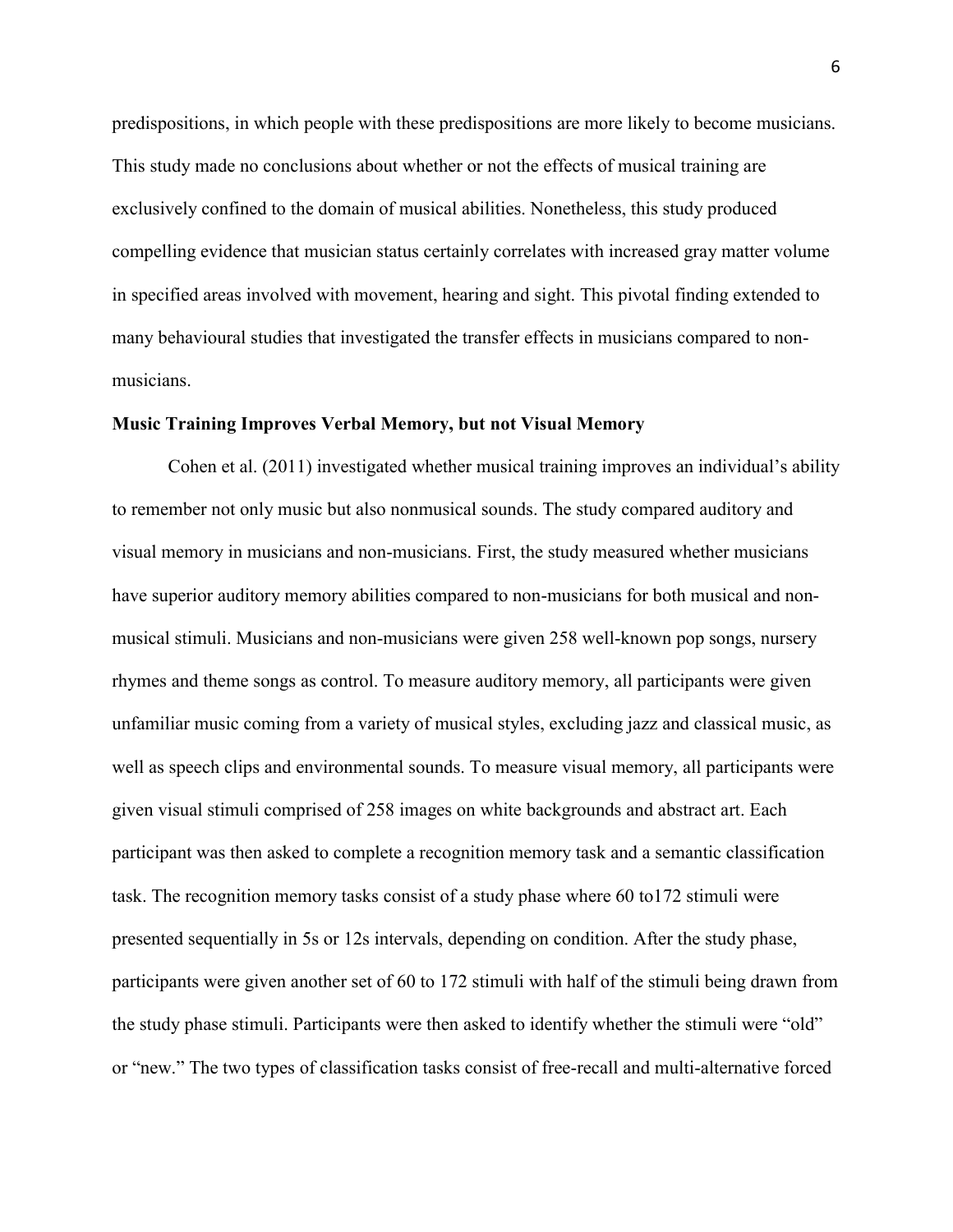tasks. The free recall task requires that the participant listen to or look at a series of stimuli and name them one-by-one. The multi-alternative forced-choice tasks require that participants listen or look at each stimulus sequentially and choose a name that described that stimulus from a list of options. Results showed that musicians' auditory memory was significantly better than nonmusicians in that they remembered more familiar music, unfamiliar music, speech clips and environmental sounds. Results showed that the musician's superior auditory memory was not confined to the musical domain and extended to the non-musical sounds such as speech and environmental sounds (Cohen et al., 2011). However, for both musicians and non-musicians, memory for auditory stimuli was inferior to memory for the visual objects. This result suggests that considerable musical training is associated with better musical and nonmusical auditory memory, but musical training does not increase the ability to remember sounds to the levels found with visual stimuli. Thus, this study also suggests that musical training does not improve general memory.

# **The Effects of Music are Confined to the Realm of Musical Ability**

Contrasting to Cohen et al.'s study, evidence that the effects of music training do not transfer to other auditory realms have been shown by Peretz and Coltheart. Peretz and Coltheart analyzed the literature that studied patients with impaired music recognition abilities and patients with impaired spoken word recognition abilities, termed amusia and agnosia, respectively. The striking finding is that amusia individuals who suffer lifelong difficulties with music can recognize the lyrics within a song, even though they cannot name the tune paired to the song. Similarly, patients with brain damage causing the impaired ability to recognize spoken words could still recognize music. These cases seem to suggest that no single system is responsible for processing music, speech and environmental sounds. Peretz and Coltheart predict that there are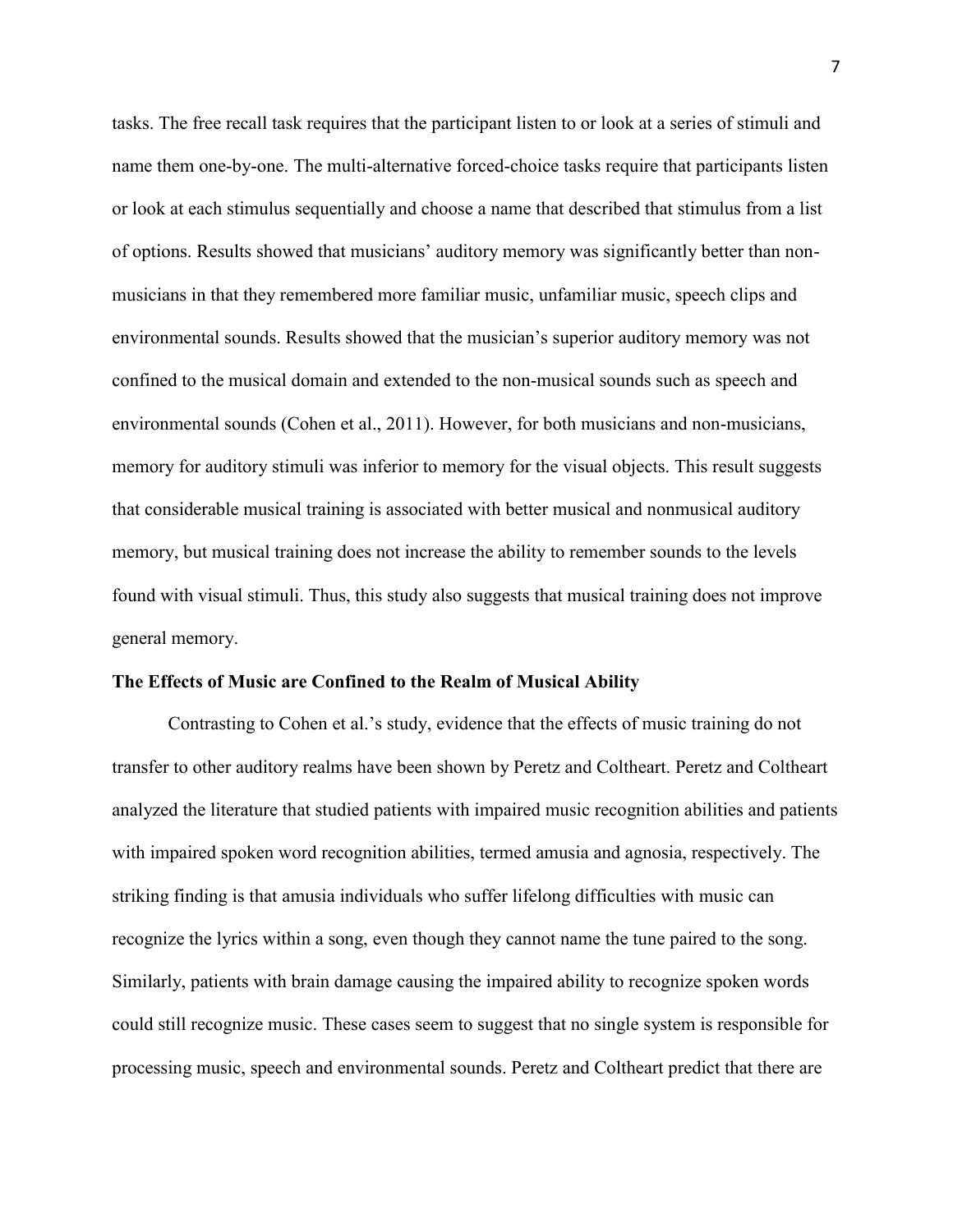at least two exclusive auditory processing modules, one for music and one for speech. The study has made clear that the processing of music and speech engage different neural systems. The researchers suggest that the effects of musical training may be limited to the realm of musical ability.

# **Music Training Improves Both Verbal and Visual Memory**

Unlike Cohen et al. and Peretz and Coltheart's study, Jakobson et al. concluded that music training indeed possesses far transfer effects to visual memory, and they also found that musicians had higher IQ compared to non-musicians. Jakobson et al. compared highly trained pianists with matched individuals with no formal music training. All participants were asked to study multiple, eight-item lists consisting of four numbers presented visually (either 1, 2, 3, or 4) or four piano notes presented aurally and were then asked to recall their given stimuli using numbers. In the case of visual stimuli, the numbers were recalled in the modality it was presented and for auditory stimuli, the notes were also presented by numbers where the lowest played note equals 1 and the highest played note equals 4. The study revealed that musicians recalled more items in both experimental groups, allowing the researchers to conclude that music training correlates to superior verbal recall abilities compared to non-musicians.

Besides investigating the verbal memory of musicians compared to non-musicians, Jakobson et al. also tested the visual memories between the two groups, using the RVDLT. The RVDLT consisted of a series of images that were presented to the participants and after a delayed period of 15 minutes, each participant was asked to draw all the figures they could recall, in no particular order. The results demonstrated that musicians scored significantly higher on the RVDLT compared to matched non-musicians. In addition, the researchers found a stronger correlation between CVLT-II scores, which measured verbal memory and RVDLT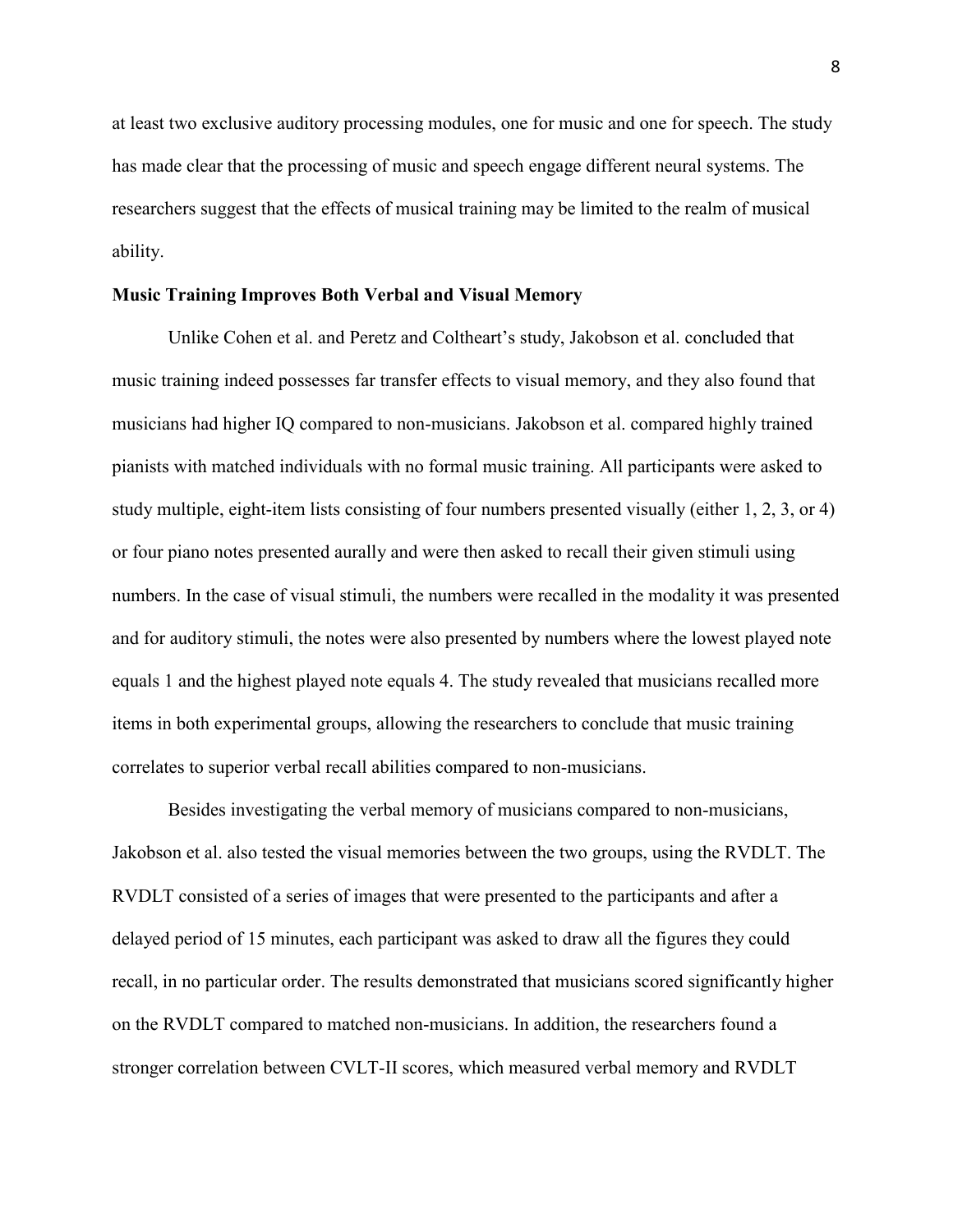scores in musicians compared to non-musicians. Lastly, this study also found that musicians had significantly higher estimated Full-Scale IQ compared to non-musicians.

This study found significant differences in IQ, verbal memory and visual memory of musicians compared to non-musicians. The researcher suggests that verbal memory advantage demonstrated by musicians does not simply reflect on rote memorization skill (Jakobson et al., 2008), but it is associated with superior abilities to extract higher-order, semantic information during encoding, as shown as likewise high visual memory abilities. However, what is problematic is that the researchers did not show whether higher IQ in the musician group was preexisting or due to musical training. Thus, the researchers cannot separate the individual differences in IQ, verbal and visual memory from the effects of music training.

#### **Discussion**

All three studies referenced Gaser and Schlaug's imaging study to discuss the different neural structures of musicians compared to non-musicians. They extended the study to investigate whether there are behavioural differences in musicians as well. Cohen et al. used familiar music, non-familiar music, speech sounds and environmental sounds to determine whether or not musicians' superior auditory memory extended to non-musical auditory stimuli. The study concluded that musicians' superior verbal memory extended to non-musical stimuli, such as speech and environmental sounds. Peretz and Coltheart reviewed existing literature on amusia and agnosia patients. They noted that amusia patients were still capable of recognizing spoken words, and agnosia patients were still capable of recognizing musical melodies. They concluded that the effects of music are confined to the realm of musical ability. Jakobson et. al conducted the CVLT-II and RVDLT tests on the musician and non-musician group to investigate whether the superior verbal memory in musicians extended to visual memory as well. They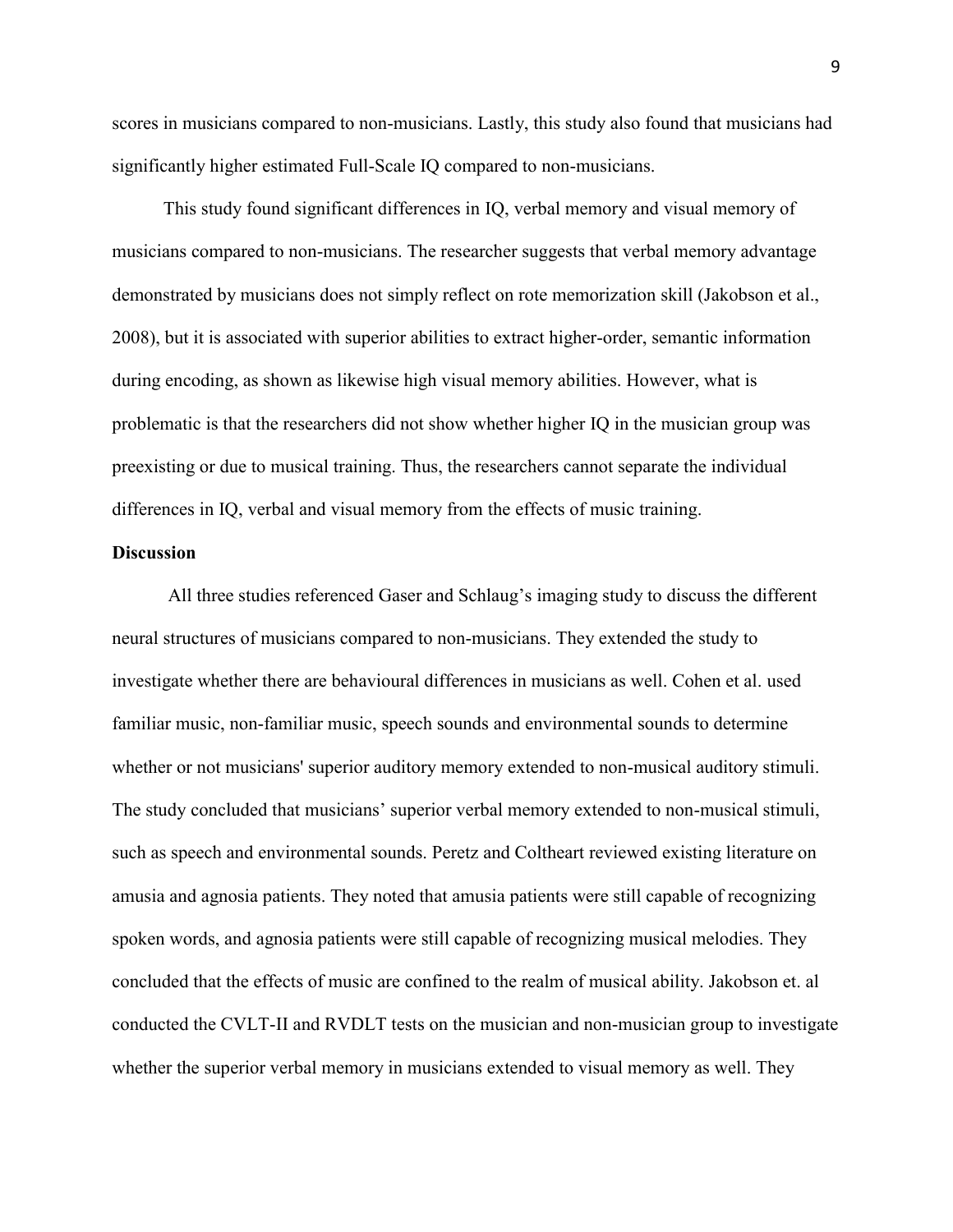concluded that music training improves both verbal and visual memory.

Research on the effects of music training raises a major concern because studies are rarely done using randomized controlled trials (RCTs). All studies discussed in this paper recruited participants from pre-existing groups: musicians and non-musicians. However, confounding factors such as IQ scores, socio-economic status (SES) and cultural backgrounds could compromise the validity of the effects as the researchers did not separate the individual differences in these variables with verbal and visual memory performance from the music training effects. As such, it is still unclear whether superior performance in verbal and visual memory in the musician group was preexisting or due to musical training.

Perhaps, using randomized controlled trials (RCTs) could minimize the confounding variables by randomly assigning participants to the music intervention group and the matched control group. This method, however, poses a significant challenge. Though extrinsic factors such as SES could be controlled, intrinsic factors such as motivation can still pose a significant challenge to the validity of the experiment. Children in the music training group who are more motivated may enroll in the program for the entire length of the study, while those who are unmotivated may withdraw from the study, causing the results to be skewed to the children who are motivated to receive music training. Additionally, unmotivated children may not invest equal time to practicing compared to those who are motivated, thereby introducing a major confounding variable. Moreover, forcing the children in the music training group to practice their instrument every day despite their potential lack of motivation and interest could raise significant ethic concerns. Furthermore, prohibiting children who are randomly assigned to the control group from taking music lessons during the study may raise ethical concerns as well.

#### **Future directions**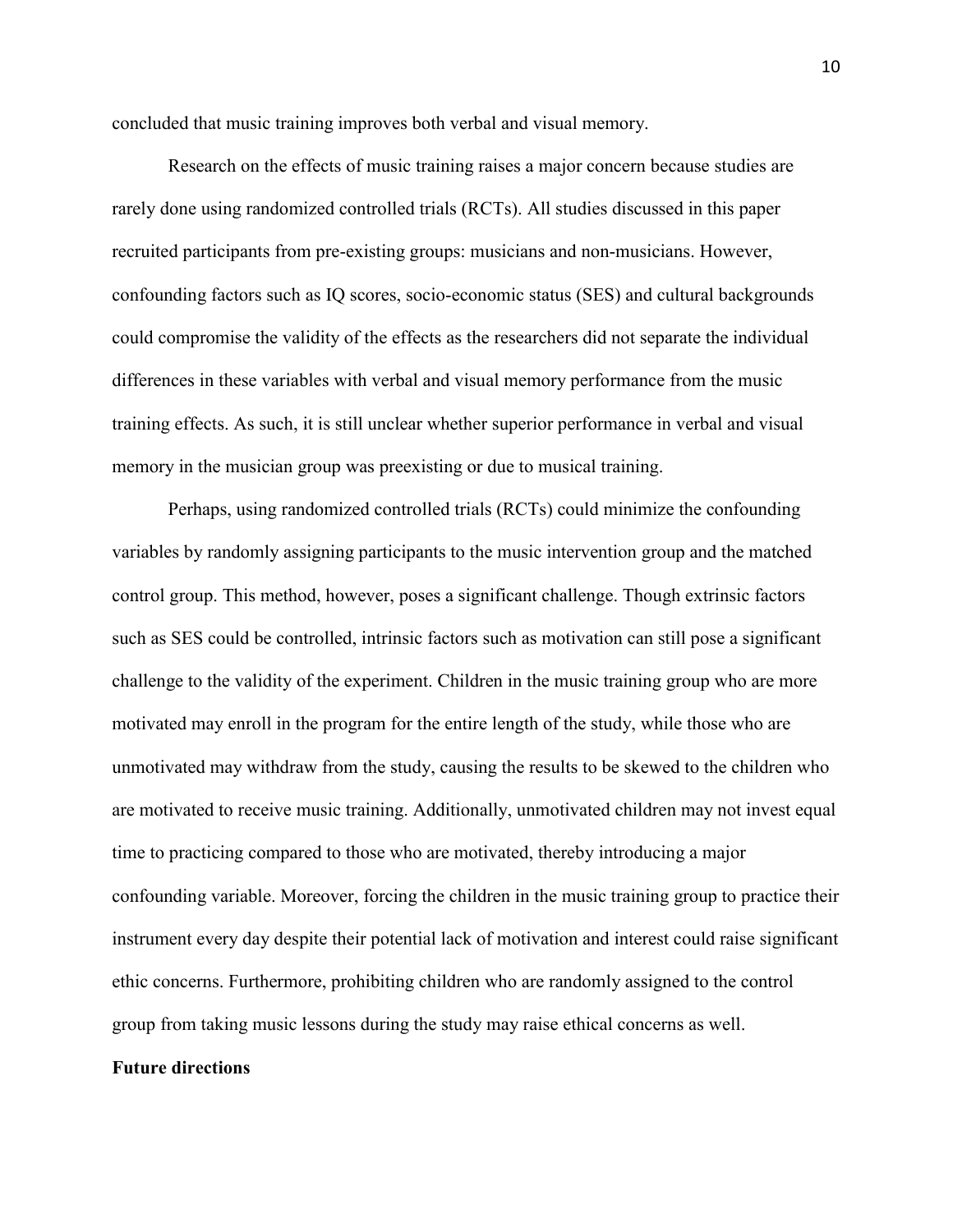Gaser and Schlaug's study examined solely gray matter volume using the MRI, whereas the other three studies discussed in this paper only used behavioural measured to investigate the effects of music training on auditory and visual memory. Perhaps in future studies, large-scale trivariate methods using fMRI, EEG and behavioural tests could be used to provide a more holistic perspective of the specific cognitive processes that are affected following music intervention (Turner et al., 2016). fMRI studies provide excellent spatial resolution while EEG studies provide excellent temporal resolution. Many neuroscientists have combined these two imaging techniques to gather fine-grained details of a higher-order neural process where many brain regions interact to perform a given task provided by EEG imaging and also the spatial information provided by fMRI imaging. Furthermore, the imaging techniques could be paired with behavioural tests to examine how neural processes in different areas of the brain translates to measurable behavioural differences.

The three studies investigated whether music training extends to other near or far realms with different approaches. However, the complexity of the brain poses challenges in designing a valid and reliable method as well as interpreting the results. Across the three studies, the designs and methods varied widely as do the sizes of the samples of participants. Though the three studies have made comparisons between groups identified as musicians or non-musicians, a more comprehensive study could recruit professional or young musicians with varying levels of expertise to isolate confounding variables such as age and amount of training, rather than using a binary method to divide the two groups. Moreover, each study varied in the length of the intervention, the range of measures adopted to measure outcomes and the ages of the participants, thereby producing conflicting evidence. Future studies could use qualitative research methods including interviews, focus groups, ethnographic and case studies to grasp a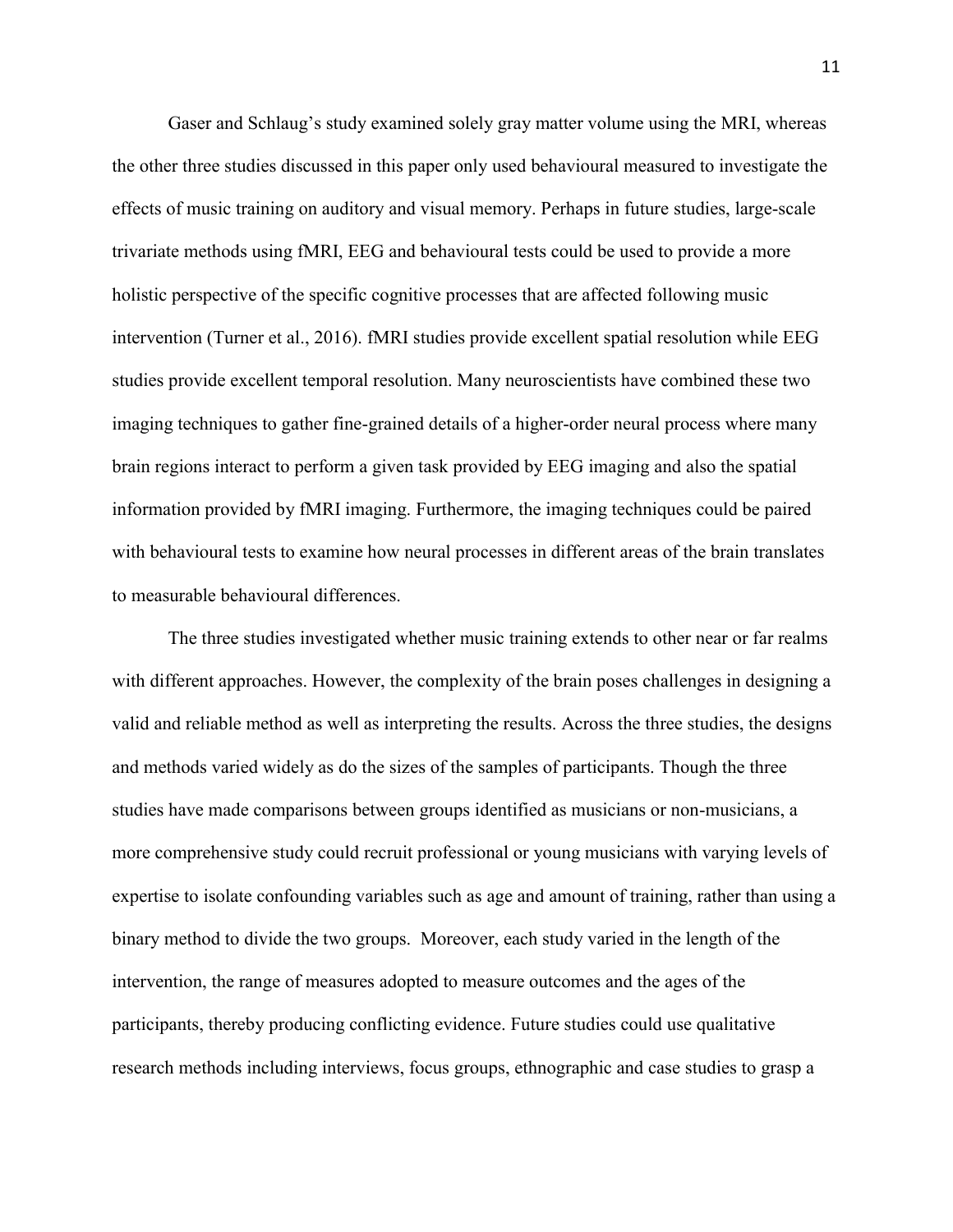more holistic and representative view of the music training experience. These qualitative research methods may be used to explore the contexts within which music may have a wider impact.

# **Conclusion**

The specific mechanisms that bring about changes following music training are unclear. However, an increasing number of studies have suggested that music training is likely associated with improvements in other areas that are not related to the training itself, such as visual memory. When synthesizing the literature, it is important to analyze each study in its context as different factors such as gender, age, surveys and even p-values may yield different conclusions. In my opinion, one study cannot generalize to entire populations. Likewise, scientists cannot make broad conclusions that music training directly improves other skills outside of its realm of training. As such, parents, educators and policy-makers must have a broad perspective of the current literature and be mindful of other important factors that are often associated with music education.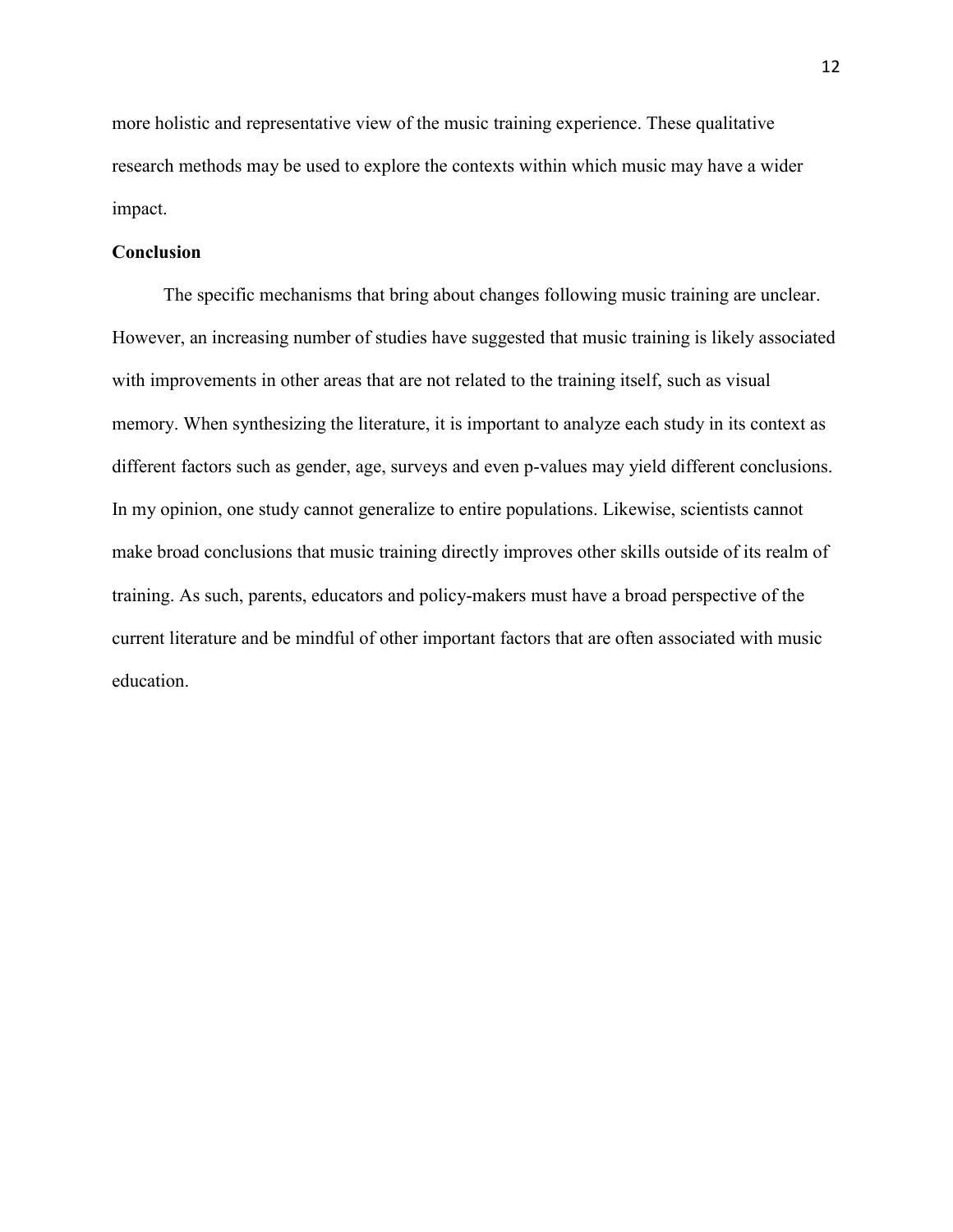#### References

- Aldridge, D. (1993). Music therapy research: I. A review of the medical research literature within a general context of music therapy research. Special Issue: Research in the creative arts therapies. *Arts in Psychotherapy*, *20*(1), 11–35.
- Cohen, M. A., Evans, K. K., Horowitz, T. S., & Wolfe, J. M. (2011). Auditory and visual memory in musicians and nonmusicians. *Psychonomic Bulletin & Review*, *18*(3), 586–591. https://doi.org/10.3758/s13423-011-0074-0
- Costa-Giomi, E. (1999). The effects of three years of piano instruction on children's cognitive development. *Journal of Research in Music Education*, *47*(3), 198–212. https://doi.org/10.2307/3345779
- Gaser, C., & Schlaug, G. (2003). Brain Structures Differ between Musicians and Non-Musicians. *The Journal of Neuroscience*, *23*(27), 9240–9245. https://doi.org/10.1523/JNEUROSCI.23- 27-09240.2003
- Hallam, S. (2015). *The Power of Music - A Research Synthesis on the Impact of Actively Making Music on the Intellectual, Social and Personal Development of Children and Young People*. *International Music Education Research Centre (iMerc)*. https://doi.org/10.15845/voices.v16i2.884
- Hanna-Pladdy, B., & MacKay, A. (2011). The relation between instrumental musical activity and cognitive aging. *Neuropsychology*, *25*(3), 378–386. https://doi.org/10.1037/a0021895
- Hansen, M., Wallentin, M., & Vuust, P. (2013). Working memory and musical competence of musicians and non-musicians. *Psychology of Music*, *41*(6), 779–793. https://doi.org/10.1177/0305735612452186

Jakobson, L. S., Lewycky, S. T., Kilgour, A. R., & Stoesz, B. M. (2008). Memory for Verbal and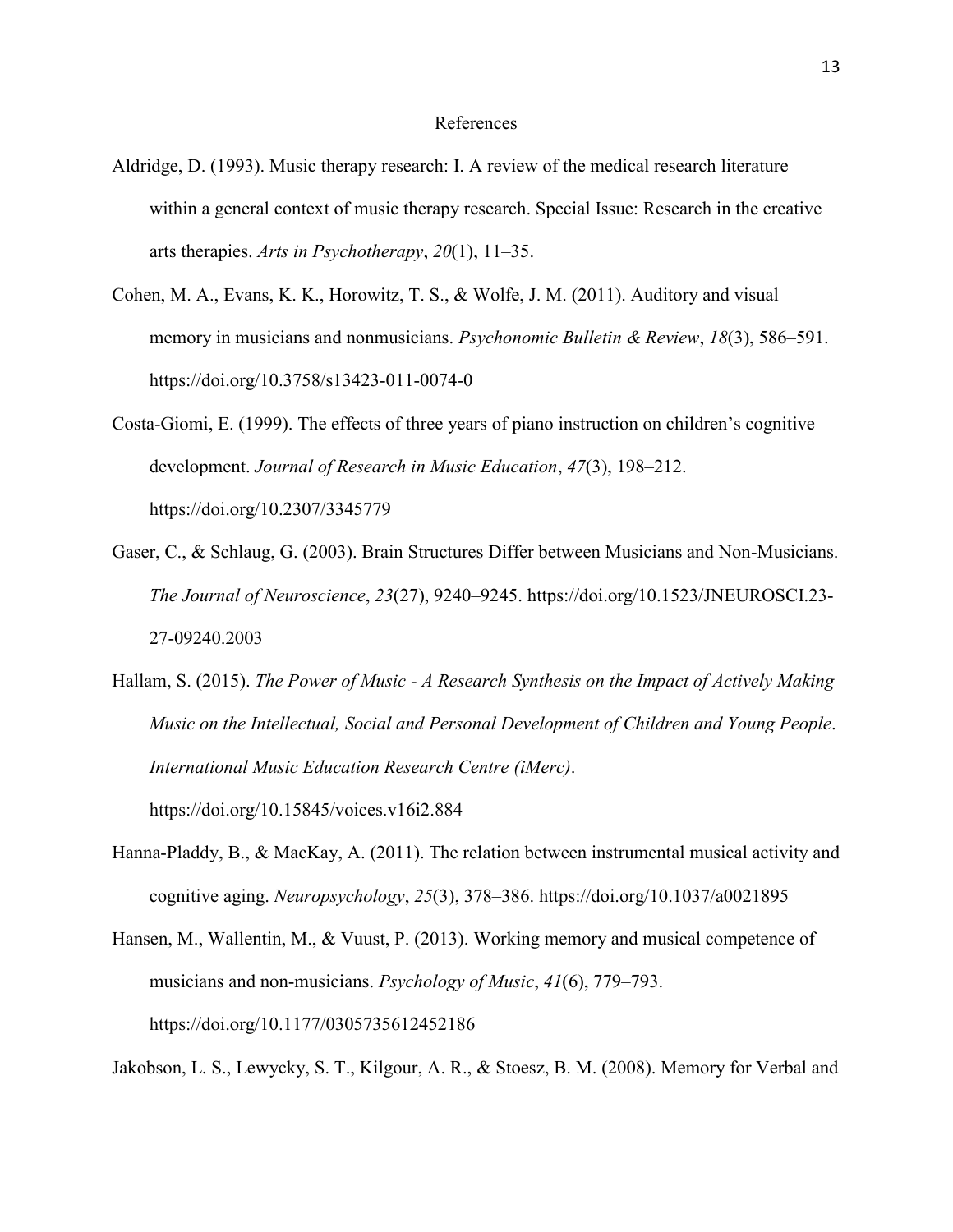Visual Material in Highly Trained Musicians. *Music Perception*, *26*(1), 41–55. https://doi.org/10.1525/mp.2008.26.1.41

- McLachlan, J. C. (1993). Music and spatial task performance [18]. *Nature*, *366*(6455), 520. https://doi.org/10.1038/365611a0
- Mehr, S. A. (2015). Miscommunication of science: music cognition research in the popular press. *Frontiers in Psychology*, *6*(July), 2013–2015. https://doi.org/10.3389/fpsyg.2015.00988
- Mehr, S. A., Schachner, A., Katz, R. C., & Spelke, E. S. (2013). Two randomized trials provide no consistent evidence for nonmusical cognitive benefits of brief preschool music enrichment. *PLoS ONE*, *8*(12). https://doi.org/10.1371/journal.pone.0082007
- Merrett, D. L., Peretz, I., & Wilson, S. J. (2013). Moderating variables of music training-induced neuroplasticity: A review and discussion. *Frontiers in Psychology*, *4*(SEP), 1–8. https://doi.org/10.3389/fpsyg.2013.00606
- Miendlarzewska, E. A., & Trost, W. J. (2014). How musical training affects cognitive development: Rhythm, reward and other modulating variables. *Frontiers in Neuroscience*, *7*(8 JAN), 1–18. https://doi.org/10.3389/fnins.2013.00279
- Schlaug, G., Norton, A., Overy, K., & Winner, E. (2005). Effects of music training on the child's brain and cognitive development. *Annals of the New York Academy of Sciences*, *1060*, 219– 230. https://doi.org/10.1196/annals.1360.015
- Slevc, L. R., Rosenberg, J. C., & Patel, A. D. (2009). Making psycholinguistics musical: Selfpaced reading time evidence for shared processing of linguistic and musical syntax. *Psychonomic Bulletin and Review*, *16*(2), 374–381. https://doi.org/10.3758/16.2.374

Sluming, V., Barrick, T., Howard, M., Cezayirli, E., Mayes, A., & Roberts, N. (2002). Voxel-